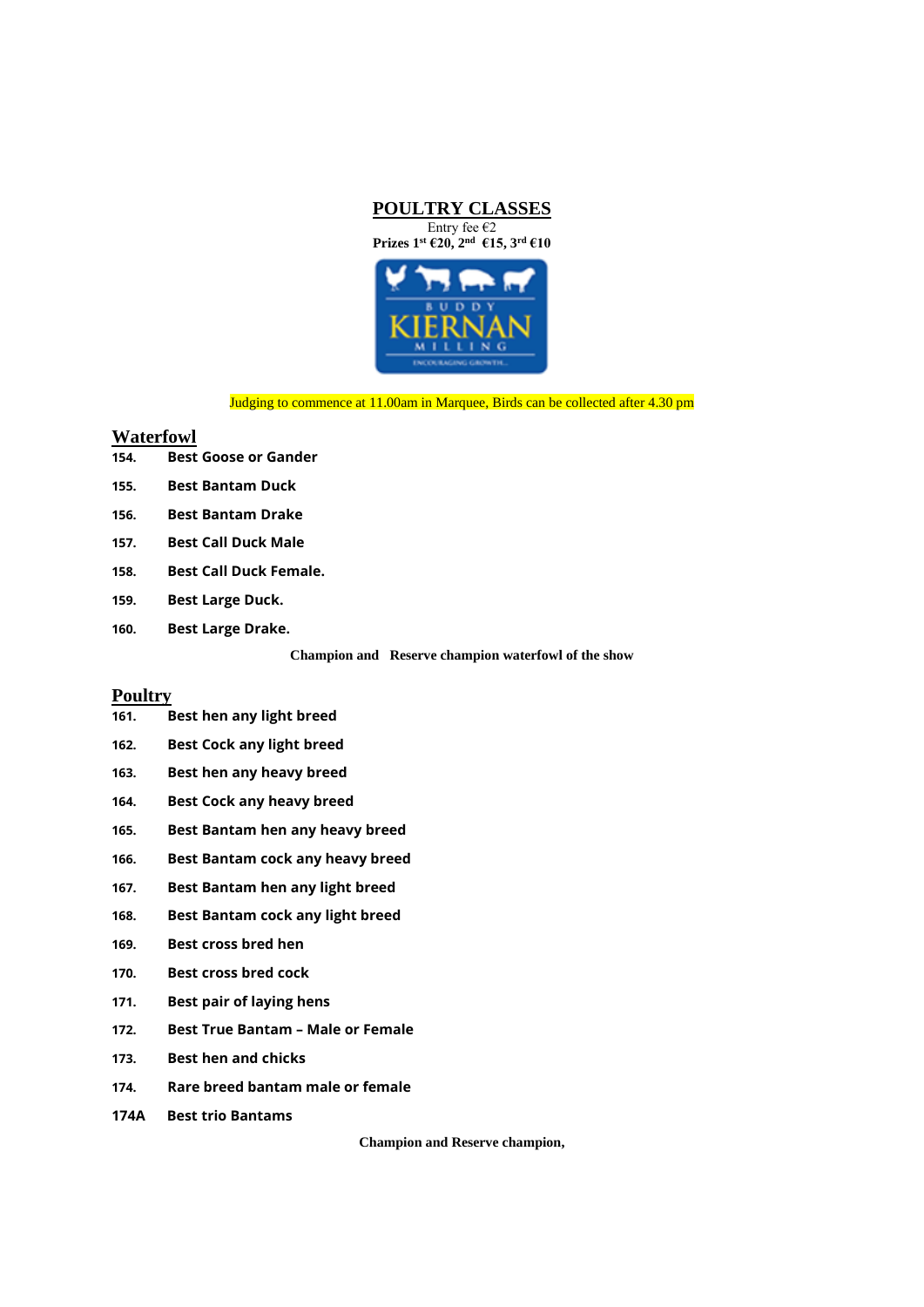**Presents**

# **The All-Ireland Pair of Bantam Chickens Championship Male and Female, or any combination**

# **Prizes: 1st €200, 2 nd €150, 3rd €75, 4th €50 5th €25**

## **Prize fund €500**

**Direct Entry €5**

### **Rules and condition**

- 1. **This competition is open to all breeds of Bantam,**
- 2. **Chickens shown in this class may not be shown in any other class in the show**
- 3. **Cages will be provided at the final**
- 4. **Judges decision is final**

#### **Qualifier to Final:**

### **176. THE IRISH SHOWS ASSOCIATION & SWINFORD SHOW SOCIETY PRESENT THE ALL IRELAND SOFT FEATHER: HEAVY BREEDING PAIR CHICKEN CHAMPIONSHIP FINAL**

### **Final Event Date:28 Aug 2022 Venue for final:Swinford Agricultural Show** Rules

1. The Soft Feather final is open to all Soft Feather: Heavy Breeding Pairs i.e Australorp, Barnevelder, Brahma, Cochin, Croad Langshran, Dorking, Faverolles, Frizzle, Marans, New Hampshire Red, Orpington, Plymouth Rock, Rhode Island Red, Sussex, Wyandotte.

2. No more than two pairs from each qualifying show will be eligible to compete in the final.

3. Individual competitors may qualify no more than one pair for the final.

4. Chickens qualifying for entry in the final may not be entered in any other

classes at Swinford Show.

5. The chickens must be penned in the cages provided at the show grounds by 10.30am.

6. Winners to be announced at 2pm

7. These rules should be read in conjunction with the Irish Shows Association Rules

and Swinford Agricultural Show Rules.

8. No bedding allowed in show cages

9.Exhibitors must be owners and be present at the final.

Entry Fee - To Qualifying Show €3. To Final €6

Prize Breakdown First €125.00 cash Second €100.00 cash Third €75.00 cash Fourth €50.00 cash Fifth €30.00 cash Sixth €20.00 cash

#### **177. THE IRISH SHOWS ASSOCIATION & SWINFORD SHOW SOCIETY PRESENT**

## **THE ALL IRELAND TRUE & RARE TRUE BANTAM BREEDING PAIR CHICKEN CHAMPIONSHIP FINAL**

# **Final Event Date:28 Aug 2022**

#### **Entry Fee to Clonmany show €3**

#### **Rules**

**1.** The Bantam final is open to all breeds of True & Rare True Bantam Breeding Pairsi.e. Belgian, Dutch, Japanese, Pekin, Rosecomb, Sebright, Booted, Nankin &Ohiki.

2. No more than two pairs from each qualifying show will be eligible to compete inthe final.

- 3. Individual competitors may qualify no more than one pair for the final.
- 4. Chickens qualifying for entry in the final may not be entered in any other classes at Swinford Show.

5. The chickens must be penned in the cages provided at the show grounds by10.30am.

6. Winners to be announced at 2pm